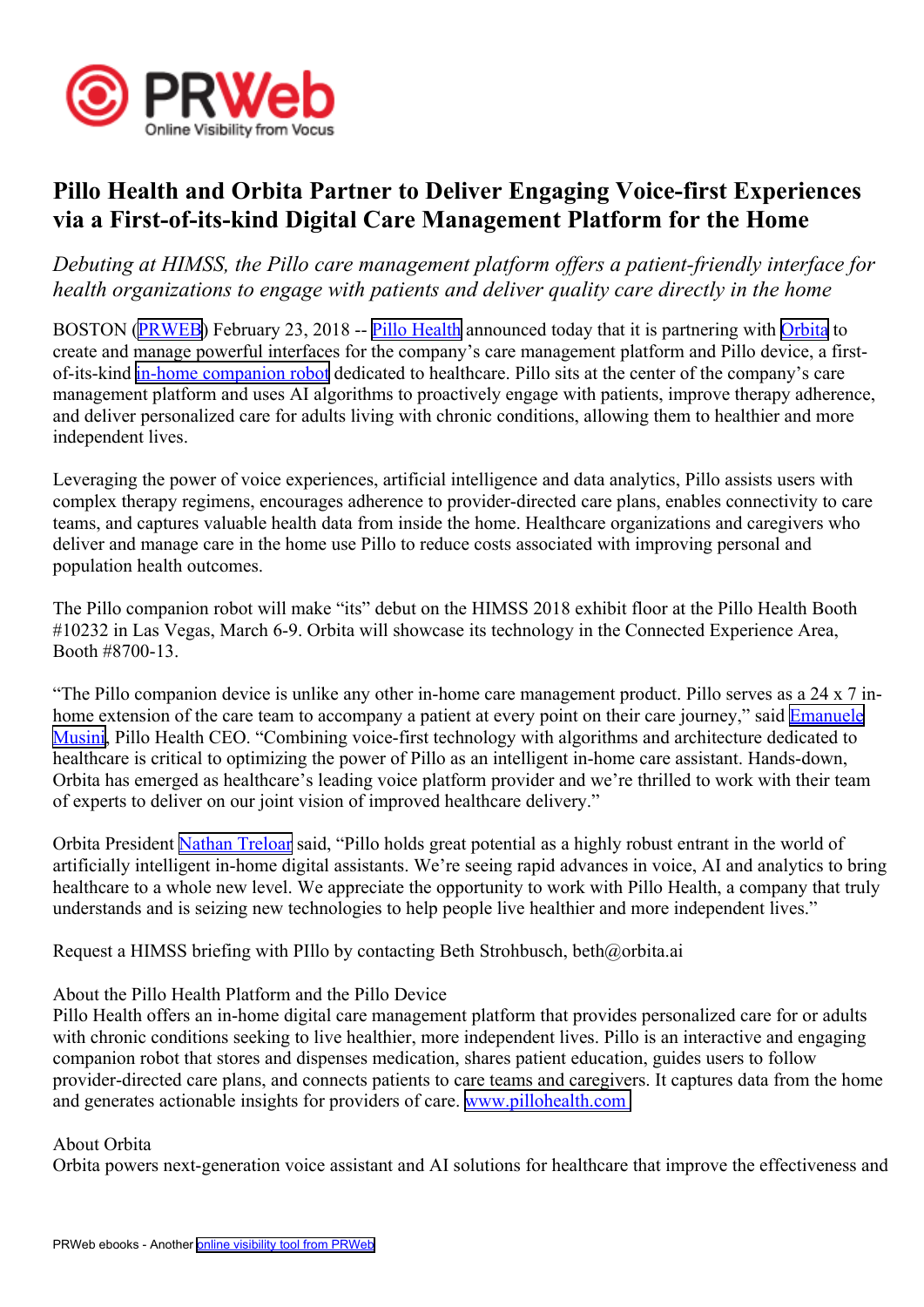

efficiency of remote patient monitoring, clinical education, care coordination, and research. Organizations across the healthcare industry use Orbita's platform to quickly design, build, and manage voice-first and conversational healthcare applications for smart voice assistants (like Amazon Echo and Google Home) and custom devices as well as web- and mobile-based chat bots. [www.orbita.ai](http://www.orbita.ai)